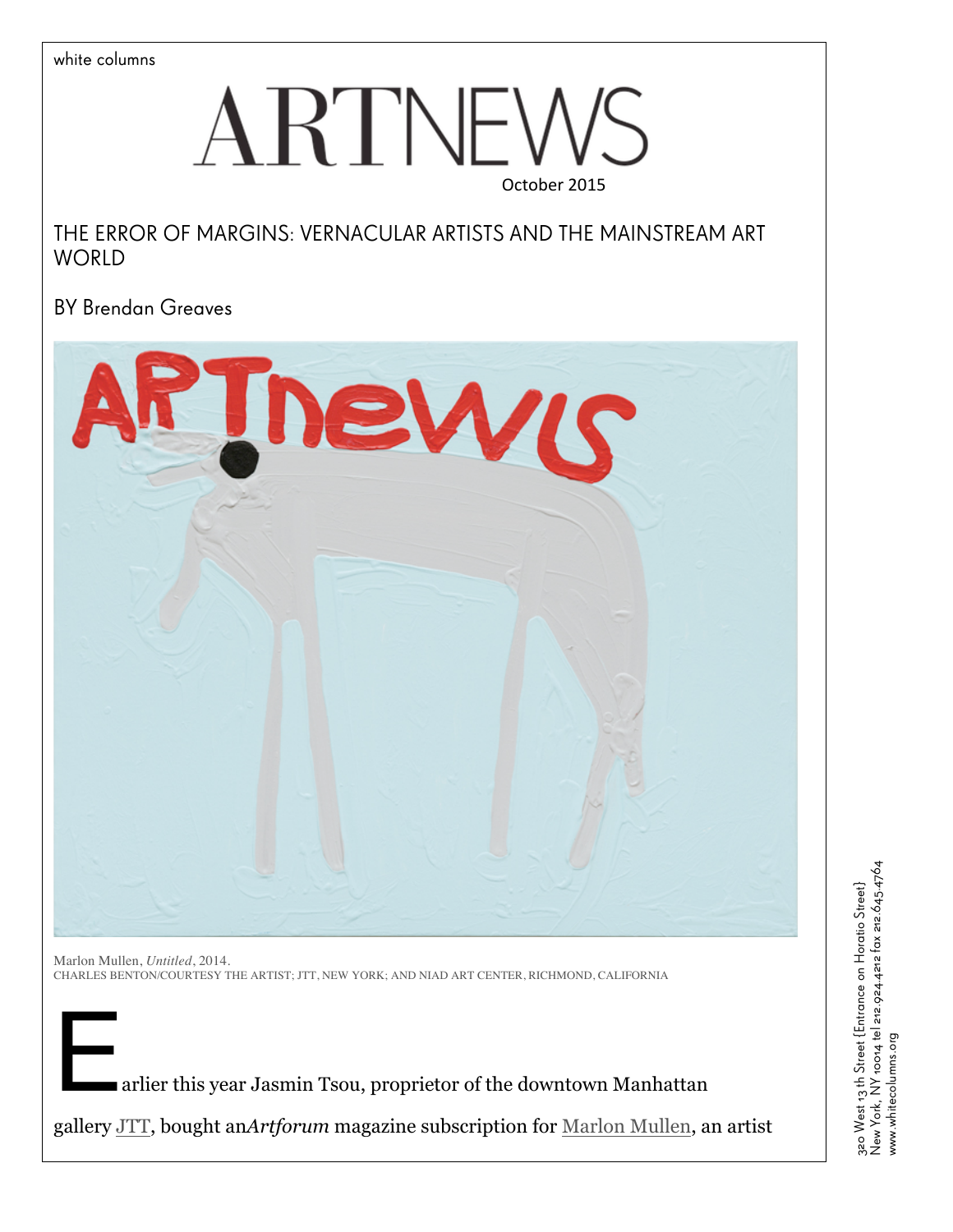who had recently joined her stable. The magazine would be used as source material: Mullen's acrylic paintings on canvas or board are based on pages and covers of art and cultural magazines (including *ARTnews*). Using straight-out-of-the-tube color, he transforms these appropriated images and headlines into boldly graphic abstractions reminiscent of Clyfford Still or Forrest Bess.

Mullen, born in 1963, makes his paintings and drawings at the Nurturing Independence through Artistic Development (NIAD) Art Center in Richmond, California, the nonprofit organization for artists with disabilities that initially encouraged and exhibited his work. He is autistic and does not communicate verbally, so Tsou is reluctant to project her perceptions onto his art, though she recognizes its "high level of sophistication and humor." More than with her other artists, most of whom hold art degrees from places like UCLA and New York University, she wonders about the ethics of influencing Mullen's process, intentionally or otherwise. At one point she considered introducing different types of printed matter for him to use, but noticing that most of the issues of *Artforum*available at NIAD were from the 1990s or earlier, she ultimately simply bought him a fresh subscription.

Though the art world may not yet have a satisfactory way of referring to artists like Mullen, who are variously described by such leaky terms as self-taught, outsider, and vernacular, it has, over the past few years, shown more interest in them and is gradually growing the existing market for their work. When this issue of *ARTnews* went to press, Christie's was preparing a September sale of what it deems "outsider and folk art," including work by such acknowledged masters as Chicago narrative artist Henry Darger, Tennessee stone carver William Edmondson, Swiss Art Brut exemplar Adolf Wölfli, and rural Idahoan James Castle, who made paper constructions and delicate drawings with soot and spit.

The anticipated sales prices of the vernacular works at the auction—ranging from \$2,000 to \$4,000 for small pieces by Clementine Hunter, a painter of life on the Louisiana plantation on which she lived, to \$400,000 to \$600,000 for a large doublesided Darger drawing—illustrate the highly variable nature of this still-developing market. As Cara Zimmerman, Christie's newly hired specialist in the field, told me over the summer, "While some well-known artists like Darger and Edmondson have already achieved auction prices commensurate with post-war and contemporary artists, this is still a new venture for us."

Nevertheless, the Christie's sale, the most significant auction of this material in a decade, is telling in that it throws the weight of a large company behind what is, in auction-house terminology, a budding category. It would seem to lend ballast to the theory that, despite similar cycles of interest in the past, vernacular work is finally enjoying a more impactful period of visibility and mainstream acceptance. "Christie's thought it was time to have someone who is a specialist in this type of art," said Zimmerman, "which speaks to a belief that this work is not going away anytime soon."

Scholar Lynne Cooke, senior curator of special projects in modern art at the National Gallery of Art, attributes the surge in interest to artists.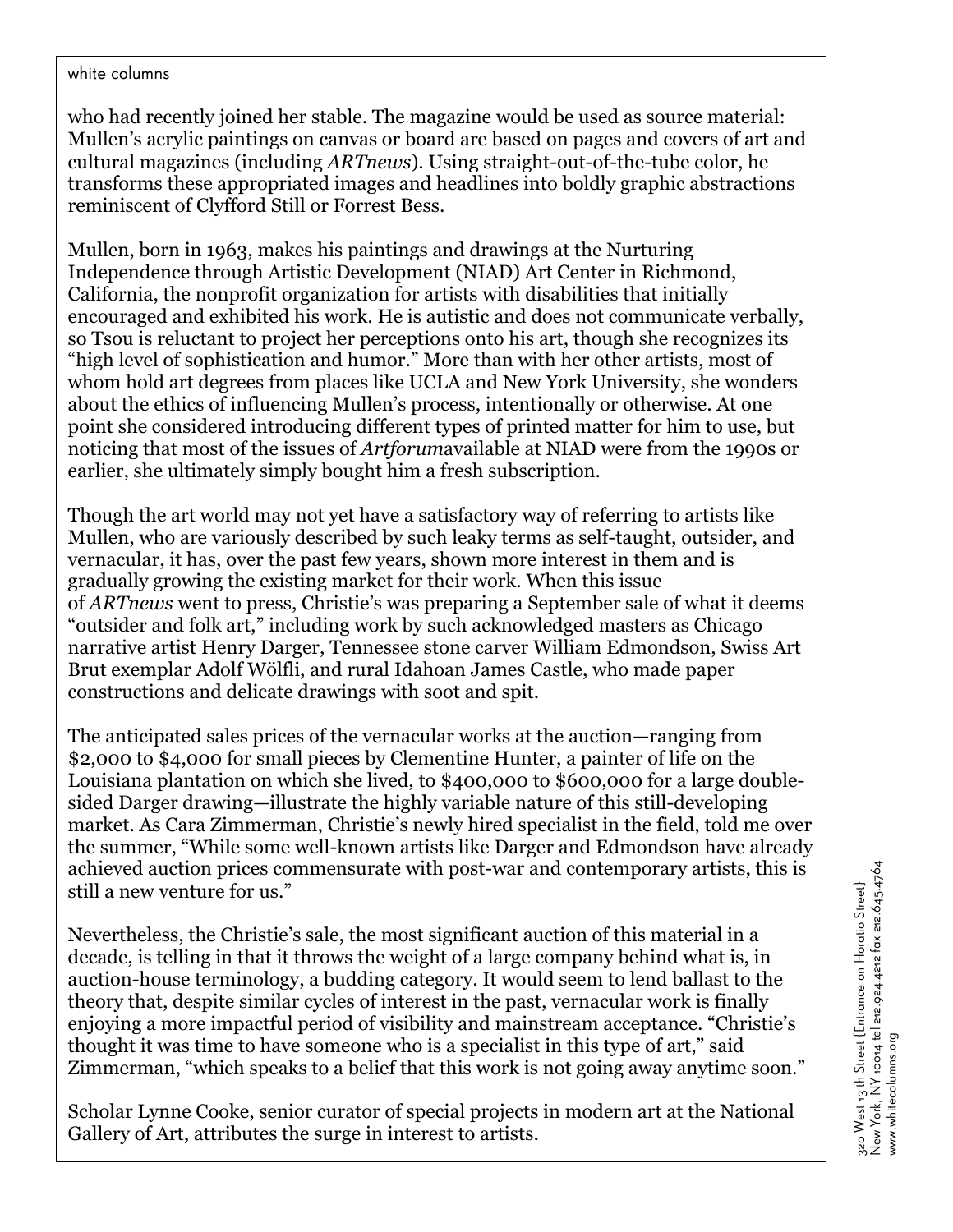"Very often the lead comes from artists," she said. "Artists are often the people who identify and champion and advocate, and then the market moves into the slipstream." Cooke has been working on an exhibition for the National Gallery that, she said, "looks back over the last century within the United States and identifies moments where [the] interchange between professional and self-taught has been most dynamic and fertile, offering revision and explanation of those moments."

John Ollman, owner of Philadelphia's Fleisher/Ollman Gallery, identifies Jasper Johns, Cindy Sherman, Mike Kelley, Maurizio Cattelan, Dan Colen, and Ricky Swallow as influenced by, or collectors of, vernacular art. "About ten years ago people started to become aware of the fact that many of the major contemporary artists were themselves paying attention to non-academic art, non-professionalized art, selftaught art, whatever you want to call it," Ollman said. "You can't ignore it anymore. When artists buy, that's a barometer, because they're not speculators."

Ollman has noticed that "people are definitely reevaluating forms and materials in the art world, including this self-taught material that has been so strangely marginalized. I was going to describe it as a new wave, but waves come crashing down quickly, so maybe I won't use that metaphor."

American galleries like Fleisher/Ollman, Andrew Edlin, Ricco/Maresca, Carl

Hammer, andKaren Lennox have been promoting this material for decades with evangelical zeal, steadily growing a collector base. (This list excludes dealers and curators in Europe, particularly France, where the field has always seen more widespread support due to the legacy of Jean Dubuffet, founding guru of Art Brut.) Now some of the artists and estates they represent have made unforeseen inroads into market ecosystems not known for their openness to vernacular or fringe practices.

Earlier this year "System and Vision" at David Zwirner, in cooperation with Berlin's Galerie Susanne Zander, examined the obsessive work of vernacular artists such as Morton Bartlett, a doll maker who photographed his creepy creations; Prophet Royal Robertson, an artist of brimstone-burnt apocalyptic fervor; and George Widener, a living artist whose mixed-media pieces entail complex mathematical and calendrical calculations. And Matthew Marks Gallery has exhibited certain vernacular artists over the years, including the anonymous Philadelphia Wireman.

One of Marks's summer 2015 exhibitions examined the Hairy Who, a faction of Chicago Imagists whose work drew directly from vernacular art, comics, and ecstatic pop culture, and who, in the 1960s, helped introduce Darger, Martín Ramírez, whose drawings appeared this year on a series of U.S. postage stamps, and Joseph Yoakum, a creator of fantastical landscapes, to the mainstream art world. Michele Maccarone has shown Wisconsin polymath Eugene von Bruenchenhein's paintings,

photographs, and ceramic sculptures, and in 2011 she collaborated with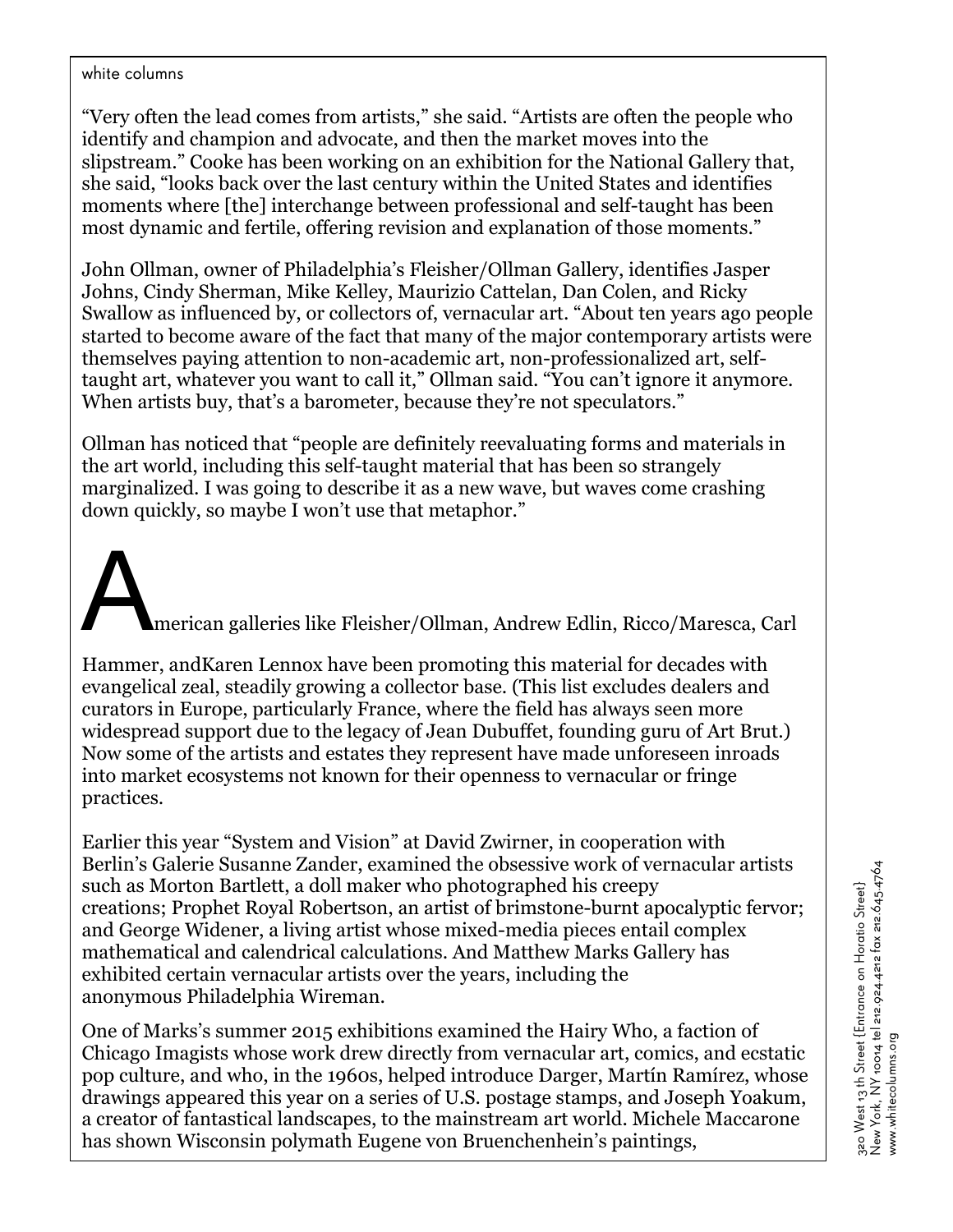"The Medicine Bag," which featured Cuban American collagist Felipe Jesus Consalvos, the Philadelphia Wireman, and Chicago street portraitist Lee Godie, as well as trained artists like John Chamberlain, Sheila Hicks, and Carol Bove.

Younger gallerists like Tsou, Brendan Dugan of Karma Gallery, and James Fuentes have also demonstrated an interest in vernacular material as well as a willingness to erode binary insider/outsider distinctions. Fuentes represents such contemporary artists as Lizzi Bougatsos of experimental Brooklyn band Gang Gang Dance, but also Lonnie Holley, a vernacular artist from Alabama whose assemblages and music have received increasing attention in the last few years. Tsou observed that self-taught art appears to be "going through the machine of spectacle in order to be normalized, which we also see happening currently with sexual orientation and identity, both in mainstream culture and in art." To her, dealers like Ollman laid the groundwork for a younger generation less anxious about difference and more attuned to postmodern politics of multivalent identity.

To a more limited extent, art fairs have also become a driving force. In 2012 Edlin, the dealer, bought and overhauled the flagging Outsider Art Fair, which takes place annually in New York in late January; in 2013 he launched a Paris edition. And socalled outsider art has also been turning up at non-specialist fairs, such as the Armory Show. Exhibitors in the 2015 Armory Show's modern section included Fleisher/Ollman, Carl Hammer, Ricco/Maresca, and Edlin. Unlike commercial galleries, "museums with permanent collections and big infrastructures are less nimble and move more slowly," Cooke said. But smaller organizations have made significant contributions. Since Matthew Higgs took over as director in 2004, the New York alternative spaceWhite Columns has shown disabled, non-disabled, vernacular, and trained artists within the same contexts. (Higgs also co-curated last year's U.S. survey of fiber artist Judith Scott's work at the Brooklyn Museum's Sackler Center for Feminist Art.)

For his 2011 exhibition "Create," Lawrence Rinder, director of the Berkeley Art Museum and Pacific Film Archive, collaborated with organizations that support disabled artists, such as San Francisco'sCreativity Explored, Oakland's Creative Growth Art Center, and Richmond's NAID Art Center, home base for JTT artist Mullen. Curated by Jonathan Berger of NYU's 80WSE gallery, this summer'swellreceived show of powerfully spooky clay sculptures by Mississippi blues musician James "Son Ford" Thomas revived the reputation of a fascinating artist whose work Ollman once felt "you could hardly give away."

he field is expanding into the realm of international biennials as well.

Vernacular artists Yoakum and Guo Fengyi, whose oracular drawings are inspired by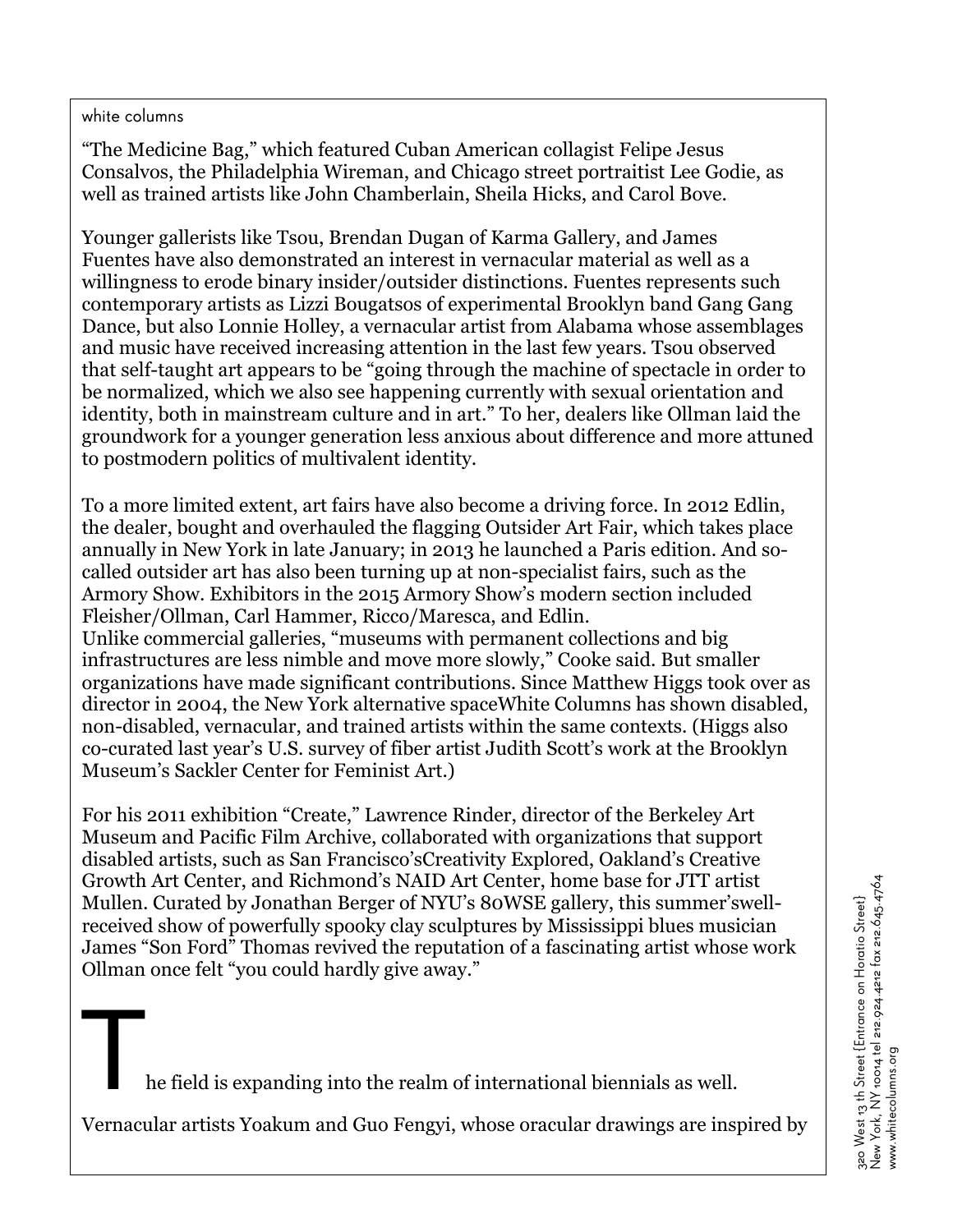Chinese mystical practices, were featured in the 2013 Carnegie International. Brooke Davis Anderson, previously of the American Folk Art Museum and the Los Angeles County Museum of Art, has included self-taught artists like Holley and wood-relief carver Herbert Singleton inProspect New Orleans, which she directs.

Many observers point to New Museum artistic director Massimiliano Gioni's 2013 iteration of the Venice Biennale as a benchmark. Entitled "The Encyclopedic Palace" after a sculpture by vernacular artist and auto mechanic Marino Auriti, the exhibition featured a century's worth of divergent work by the likes of Castle, Carl Jung, Aleister Crowley, and Swedish mystic Hilma af Klint alongside Biennale veterans such as Cindy Sherman, Bruce Nauman, and Steve McQueen. Gallerist and writer William Pym set the scene: "It made every single New York art dealer wake up and broaden their horizons, no question. I was there during the opening watching them shoot wall labels on their smartphones." Gioni explained to me his vision of polyphonous modernism: "It's not about the establishment of a new canon, but rather a more complicated, less one-dimensional canon."

Bigger museums are starting to catch up, with some U.S. institutions challenging entrenched attitudes from within with exhibitions and staff appointments. At the vanguard of the major encyclopedic museums is the Philadelphia Museum of Art, which organized a Castle retrospective in 2008 and ashow of work by untrained artists from the collection of Jill and Sheldon Bonovitz in 2013. "America Is Hard to See," the Whitney Museum's inaugural exhibition in its new building, showcased art by Castle, Bill Traylor (who was born into slavery in Alabama and began making art at age 85), andHorace Pippin (one of the first self-taught African American painters to attract the attention of major museums like the Museum of Modern Art and the Whitney), but was also, in Edlin's view, "something of a missed opportunity," considering the overall ratio of those few works to the entire installation. Prescient (and controversial) collector Bill Arnett's Souls Grown Deep Foundation has donated 57 works, including pieces by quilters from Gee's Bend, Alabama, and Alabaman assemblage artistThornton Dial, to the Metropolitan Museum of Art, which is planning an exhibition of the material for 2016.

Thomas J. Lax curated "When the Stars Begin to Fall," a 2014 show at the Studio Museum in Harlem exploring African American vernacular art in the South, and MoMA promptly hired him. The High Museum in Atlanta recently appointed Duke Universary scholar Katie Jentleson as curator of folk and self-taught art. And Leslie Umberger, formerly of the John Michael Kohler Arts Center, is the new curator of folk and self-taught art at the Smithsonian American Art Museum.

Cooke's forthcoming exhibition, which aims to historicize moments of dialogue and interpenetration between trained and self-taught artists, promises to be a formative development in a field in which "academic support and writing are just beginning to become rigorous in art-historical terms." Among the periods she intends to highlight are the years 1924 to 1943, when the notion of a distinct American folk art came into public consciousness through the efforts of the Whitney Studio Club and MoMA director Alfred Barr; the long decade from the late 1960s through the early 1980s that saw both the publication of Roger Cardinal's 1972 book *Outsider Art* and Jane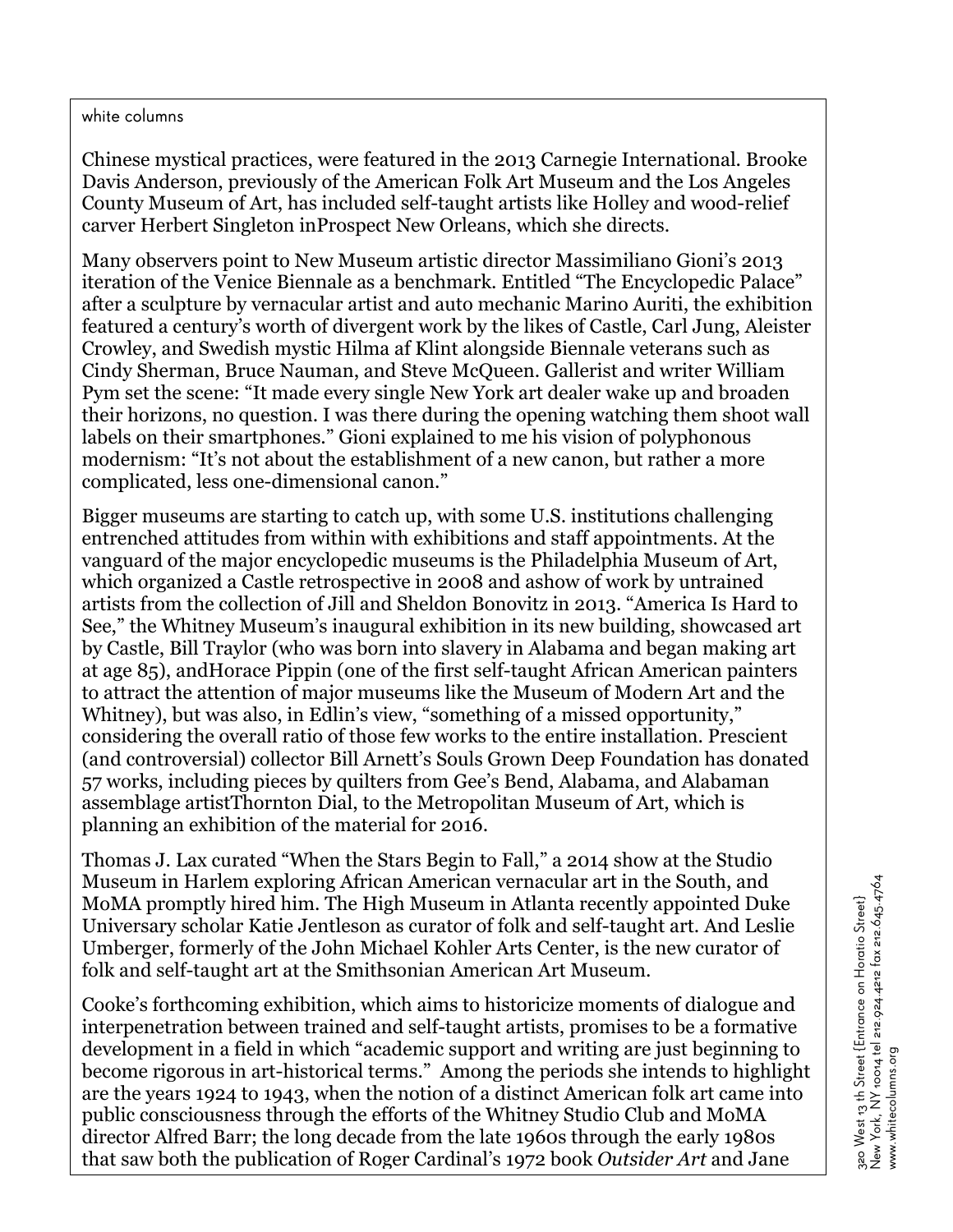Livingston and James Beardsley's groundbreaking 1982 show "Black Folk Art in America, 1930–1980" at the Corcoran Gallery; and the near present, with its ongoing conversation about how to contextualize vernacular art.

As Cooke's thesis makes evident, this isn't the first time the mainstream art world has performed a celebratory rediscovery dance with vernacular artists, so the current climate of tentative self-congratulation and hopefulness comes with some serious caveats. The interest of the privileged, urban, predominantly European American classes in the expressive cultural production of those who look and live differently, whether earnest and benign or voyeuristic and exploitative, is nothing new. It's hardwired into Western culture, and the form it takes today can be traced back hundreds of years to the misty beginnings of the condition we call modernity. We have an entire category of dichotomous language for it—high/low, fine/folk, insider/outsider, academic/self-taught—about which skeins of torturous prose have been written, but little untangled.

While the historical landmarks that Cooke aims to contextualize with her exhibition remain significant, they beg an investigation into why they didn't endure. When will we finally be ready? As Umberger opined, "We seem to celebrate difference up to a point and then feel the need to distance ourselves from it." One limiting factor appears to be the lack of an academic and institutional infrastructure that can anchor and sustain the ephemeral appetites of the marketplace. Institutionally speaking, the elephant in the room is the lamentable decline of New York's American Folk Art Museum. In 2011 the museum was forced to abandon its ten-year-old, purpose-built Tod Williams Billie Tsien building and retreat to its lobby gallery on Lincoln Square (though it does have a research facility in Long Island City). Without its former prominence, the field lacks a respectable, dedicated, nominal institutional cathedral.

In the context of academia, with a few notable exceptions this material is still not regularly taught in any sort of systematic or curricular way in either undergraduate or graduate university programs. Much research to date has been the result of intrepid students stumbling onto the work and taking initiative. Even folklore departments (the few that remain) have often eschewed debates about "outsiders" because the artists in question may not belong demonstrably to a communityoriented tradition of expressive culture.

ore fundamentally, there still is no adequate shared language to talk about these issues. (Sociologist Gary Alan Fine has called the condition "term warfare.") As Umberger asked, "Why would we hang onto coded terms that primarily function to

dismiss the identity of the individual artist and devalue the art? Those terms say far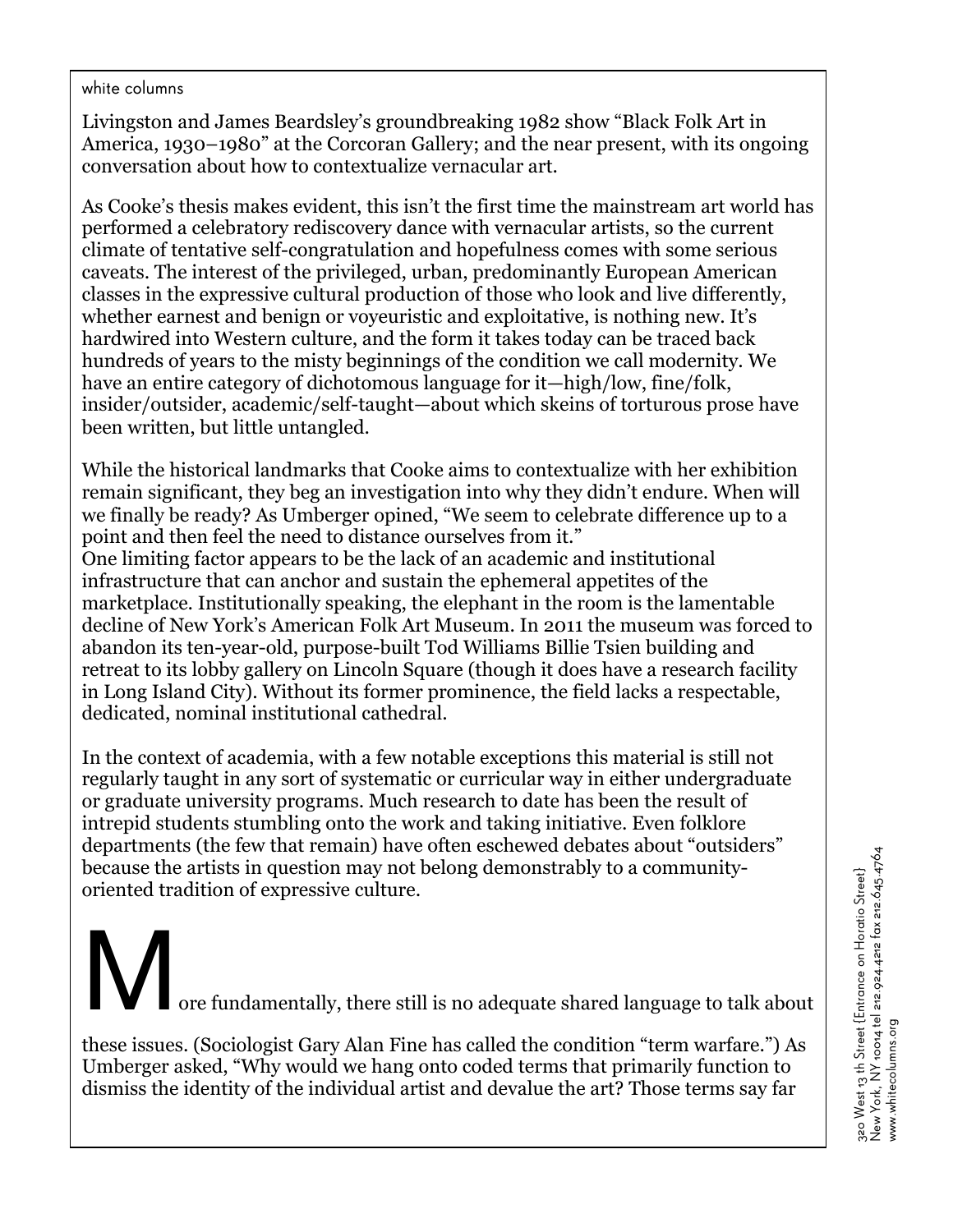more about their user than they do about the art." Indeed, the discourse that orbits these non-professional, non-academic artists has always relied on language that, unlike the "-isms" of the normative art world, primarily describes the artists' otherness—in terms of race, class, psychology, education level, geography, or faith—rather than the actual art they create. In that sense, the dialogue, arising as it does from within the mainstream art world, is sloppily perverse, in turn fetishizing and pathologizing difference and diversity.

The term "outsider" was dubious from the moment Cardinal coined it to describe the isolated artist "without precedent or tradition"—except in the most exceptional circumstances of cruelty and deprivation of human contact, no one has ever existed in a cultural vacuum. Aesthetic precedents and traditions may not align with selfreferential precedents and traditions of the normative art world, but that does not mean that they are absent.

Much of the most exciting vernacular work draws on appropriations and rearticulations of cultural forms to which we are, every one of us, subject (albeit in sometimes radically different ways and to different degrees). That includes the obliquely Pop-inflected vernacular modernist collages of Consalvos as well as the works of more recently recognized artists like Mullen and Susan Te Kahurangi King (a New Zealand native represented by Edlin who depicts menageries of metamorphosed and psychedelically elided Looney Tunes characters). Unfortunately, the entrenched language isn't likely to change any time soon, because there aren't any great alternatives.

Language problems aside, perhaps there is an innate difference to this artwork, and these artists, that should not be fully effaced. As Edlin remarked, presuming that gallery and museum integration of vernacular artwork establishes parity is "a false construct, as it conflates the exhibition setting with the conditions in which the art was created. Judith Scott is not suddenly an insider artist because she had a solo show at the Brooklyn Museum." Moreover, as Cooke reflected, "If we get rid of the terms and establish a level playing field, there's a lot to be said for that. But what has been lost? Reading work through biography is reductive and simplistic. But it will require a kind of nuance and attentiveness to the context to avoid flattening out our reading and potentially losing levels of understanding that are important."

It is not clear whether this increased attention will last in a vicissitudinous art world driven by finance capitalism. Do artists like Traylor, Minnie Evans, and Holley (all working-class African American Southerners) simply constitute, in Pym's words, an easy shorthand for supposed authenticity? Or does this seeming change in perception suggest "a bellwether of permanent change in the art world and, with dewier eyes, an early indication of real societal change related to otherness"?

More importantly, to what extent do this new market and these reprised conversations materially benefit living artists or their families? How can vernacular